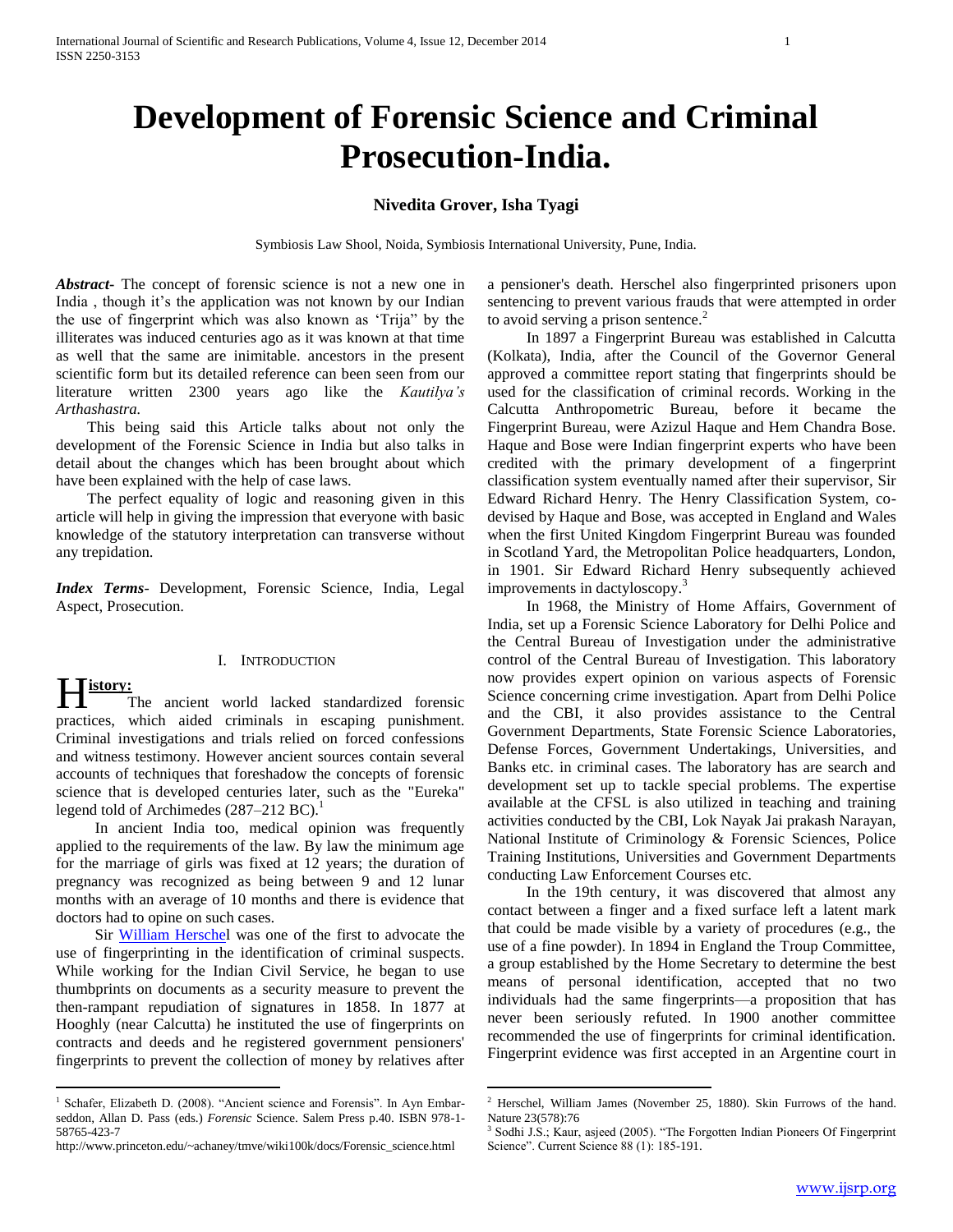the 1890s and in an English court in 1902. Many other countries soon adopted systems of fingerprint identification as well.<sup>4</sup>

 Forensic Science, an amalgamation of almost all faculties of knowledge is an essential and efficient enabler in the dispensation of justice in criminal, civil, regulatory and social contexts. Historically our forefathers in India have practiced forensic application in variety of forms. Present day Indian forensics, as chronicled, owes its genesis to several British initiated ventures such as Chemical Examiner's Laboratory (Madras, 1849), Anthropometric Bureau (1892), Finger Print Bureau (1897), Inspectorate of Explosives (1898), Office of Government Handwriting Expert (1904), Serology Department (1910), Foot Print Section (1915), Note Forgery Section (1917), Ballistics Laboratory (1930) and Scientific Section (1936). Having subsequently undergone clubbing / regrouping / spreading, as of now, there are 28 State / Union Territory Forensic Science Laboratories (State / UT FSLs) along with their Regional FSLs (32 RFSLS) and Mobile FSLs (144 MFSLs); they are mostly with the respective Home Department either directly or through police establishment<sup>5</sup>

#### II. PRESENT DAY

 The term crime has been given numerous definition by many prominent jurists like :

 Sir William Blackstone defines crime in his ‗Commentaries on Law of England' as An act committed in violation of pubic law forbidding or commanding it. Similarly, Sir James Stephen defines crime as An act forbidding by the law and revolting to the moral sentiments of the society. Whereas, Kenny states that Crime are wrongs whose sanction is punitive and in no way remissible by an private person, but is remissible by the Crown alone, if remissible at all.

 Just like for the identification of any sort of organism it is necessary that one looks into its DNA and to identify individuals, forensic scientists scan DNA regions, or loci, that vary from person to person and use the data to create a DNA profile of that individual (sometimes called a DNA fingerprint). There is an extremely small chance that another person has the same DNA profile for a particular set of 13 regions.<sup>6</sup>

 Among the many new tools that science has provided for the analysis of forensic evidence is the powerful and controversial analysis of deoxyribonucleic acid, or DNA, the material that makes up the genetic code of most organisms. DNA analysis, also called DNA typing or DNA profiling, examines DNA found in physical evidence such as blood, hair, and semen, and determines whether it can be matched to DNA taken from specific individuals. DNA analysis has become a common form of evidence in criminal trials. It is also used in civil litigation,

 $\overline{a}$ 

particularly in cases involving the determination of Paternity of Identity.

 Forensic science in today's world is an advanced scientific technique which is used in criminal and civil investigations, it is capable of answering important questions and forms an integrated part of criminal justice system. Both State and Central Government have developed Labs for the same which intern assist courts, police system and private agents and individuals during investigation or cross examination procedure.

 During the investigation forensic evidence is collected by the expert at the scene of the crime and each evidence is so collected is so unique in its own way that it becomes necessary to test it and to analyses it separately in order to reach to the conclusion . sometimes, complex cases involve multiple experts specializing in the same field to examine and to give the analysis with respect to the evidence so collected.

 Today more than 30 million cases are still pending either the courts in India and agencies like the International Forensic Sciences (IFS) and Central Forensic Science Laboratory (CBI) are used as an alternative solution.

#### III. SUB-DIVISIONS

- a) **Forensic accounting** is the study and interpretation of accounting evidence
- b) -**Forensic aerial photography** is the study and interpretation of aerial photographic evidence
- c) **Computational forensics** concerns the development of algorithms and software to assist forensic examination.
- d) **Criminalistics** is the application of various sciences to answer questions relating to examination and comparison of biological evidence, trace evidence, impression evidence (such as fingerprints, footwear impressions, and tire tracks), controlled substances, ballistics, firearm and tool mark examination, and other evidence in criminal investigations. In typical circumstances evidence is processed in a Crime lab.
- e) **Forensic dactyloscopy** is the study of fingerprints.
- f) **Digital forensics** is the application of proven scientific methods and techniques in order to recover data from electronic / digital media. Digital Forensic specialists work in the field as well as in the lab.
- g) **Forensic document examination** or questioned document examination answers questions about a disputed document using a variety of scientific processes and methods. Many examinations involve a comparison of the questioned document, or components of the document, with a set of known standards. The most common type of examination involves handwriting, whereby the examiner tries to address concerns about potential authorship.<sup>8</sup>

 $\overline{a}$ 

<sup>4</sup> http://www.britannica.com/EBchecked/topic/142953/crime/53437/The-role-offorensic-science

<sup>&</sup>lt;sup>5</sup>Dr. Gopal Ji. Misra & Dr. C. Damodaran, "Perspective Plan For Indian *Forensics*‖, Final Report presented to the Ministry of Home Affairs Government of India, New Delhi.

<sup>6</sup> Ankur Mishra, *recent trends used in Medical Forensic Science and Indian Law, http://www.lawyersclubindia.com/articles/RECENT-TRENDS-USED-IN-MEDICAL-FORENSIC-SCIENCE-INDIAN-LAW-2701.asp#.VGjEA8mUQ05, visited on 11/11/2014.*

<sup>7</sup> Dr. Nirpat Patel The Role in Criminal investigation- Admissibility in Indian Legal System and future perspective, International Journal of Humanities and Social Sciences, www.ijhssi.org.

<sup>&</sup>lt;sup>8</sup> Matthewr. Burne Vernalpoole, Massachusetts Aerial Photo Survey of Potential Vernal Pools, 2001

*www.mass.gov/eea/docs/dfg/nhesp/vernal.../ma-aerial-survey-pvp.pdf*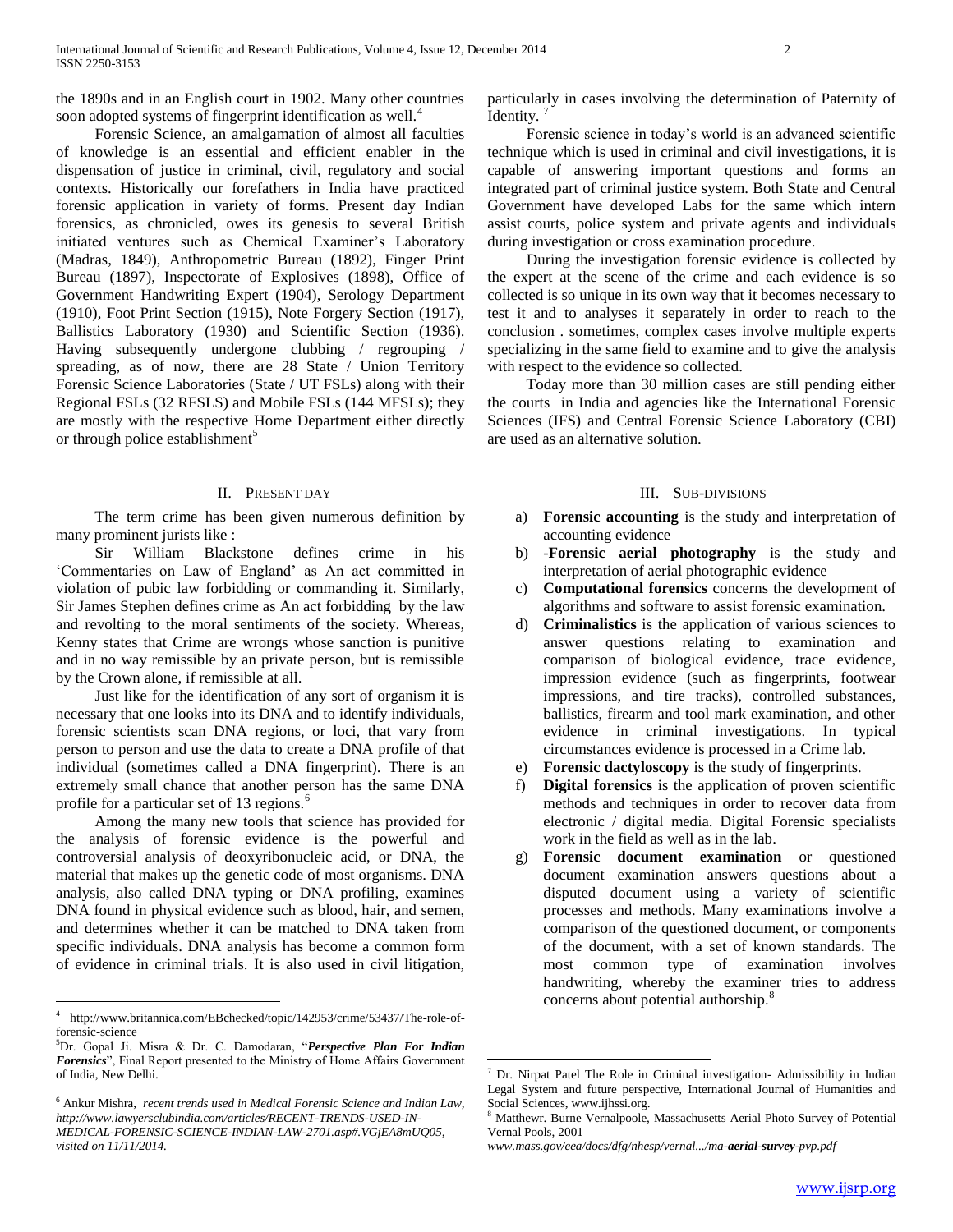### IV. RESEARCH QUESTION

 The object of this paper is to understand the origin of Forensic Science and its introduction along with development in India.

 This paper will explain how this science has become an integral part of our justice system along with the impact it has created on the perception of experts.

### V. ANALYSIS

 Forensic science is defined as the application of science in answering questions that are of legal interest. More specifically, forensic scientists employ techniques and tools to interpret crime scene evidence, and use that information in investigations. Forensic scientists and technicians come from a variety of academic backgrounds, although most have completed coursework in the life sciences, chemistry and law enforcement.<sup>9</sup> The creation of National Accreditation Board For Testing and Calibration Laboratories (NABL) has been for the purpose of four objectives which define the purpose and nature of the program.

- 1. To improve the quality of laboratory services provided to criminal justice system.
- 2. To develop and maintain criteria which can be used by a laboratory to assess its level of
- 3. performance and to strengthen its operations.
- 4. To provide an independent, impartial and objective system by which laboratories can be
- 5. benefited through a total operational review.
- 6. To offer to the general public and users of the laboratory services a means of identifying
- 7. those laboratories which have demonstrated that they meet established standards.<sup>10</sup>

 The forensic science laboratories, or the organization, like the International Forensic Sciences (Ifs), Indian Forensic Science Improvement Board and Central Forensic Science Laboratory (CBI) etc. are legally identifiable. The forensic science laboratories are organized and operated in such a way that it meets the accreditation requirements, while performing work in its permanent, temporary or mobile facilities (including field operations and regional laboratories). The laboratory clearly defines and documents the type and extent of the forensic science services it provides. Management ensures that:

- a) The laboratory does not engage in any activities that might diminish trust in its competence, impartiality, judgment or operational integrity, and
- b) The laboratory personnel are free from commercial, financial or any other pressure that might adversely affect the quality of their work.<sup>11</sup>

 $\overline{a}$ 

#### **Forensic Science and other Statutes:**

 In India, law regarding evidence is uniform in both Civil and criminal cases, the degree of proof required may be somewhat different in civil and criminal cases but mode of giving evidence is govern by same legislation. In India, we have adversarial system of justice administration and ordinarily medical evidence is admitted only when the expert gives an oral evidence under oath in the courts of law except under special circumstances like:

- 1. When evidence has already been admitted in a lower court;
- 2. Expert opinions expressed in a treatise
- 3. Evidence given in a previous judicial proceeding;
- 4. Expert cannot be called as witness;<sup>12</sup>

 In, India, Hospital records like admission/discharge register, birth/ death certificates etc., it is a common perception that lot of time and effort is required to record evidence and therefore by enlarge members of the medical profession does not like to involve in medico legal cases. Some of the possible reasons put forward for this perception are:

- 1. Undue time consumption;
- 2. Repeated adjournments;

 Criminal Procedure Code and Indian Evidence Act 1872 are the parent procedural laws which govern criminal trials in India, while Criminal procedure Code prescribes the procedure from the point of taking cognizance of crime by appropriate judicial Magistrates till the delivery of final order of Conviction or acquittal or any appropriate order looking into the fact of the case. Indian Evidence Act is limited in its scope of leading evidences in civil or criminal cases either by the prosecution or defendant, applicant or respondent. Act also deals with kind of evidences and relevancy of any fact which can be brought as evidence in any case.<sup>13</sup>

 Sec. 313 of the Criminal Procedure Code (Cr.P.C.) must also be amended so as to draw adverse inference against the accused if he fails to answer any relevant material against him therefore, making it easy for the law enforcers to use DNA tests against him.<sup>14</sup>

 The field reality is that while the same Code of Criminal Procedure, (Indian) Evidence Act and (Indian) Penal Code apply to all the citizens of India, forensic services accorded to the different population segments by the various delivery units of the Union, State and UT welfare governments, however, differ owing to gradients of professional (training) development, procedures & processes, external exposure, equipment etc. resources, enabling logistics and service conditions. The scene also represents inter-regional variations with respect to the population size, and the volume and nature of crimes.

 So far as criminal jurisprudence in India is concerned doctrine of onus probandi is in the field and therefore "One shall be presume innocent till his crime is proved" not only proved but proved beyond reasonable doubt, this principle of Onus probendi

 $\overline{a}$ 

<sup>9</sup> Sir Krishna, *Forensic Science*, Symbiosis Law School, Pune, India, http://www.legalservicesindia.com/article/article/forensic-science-601-1.html, visited on 14/11/2014.

<sup>10</sup> NATIONAL ACCREDITATION BOARD FOR TESTING AND CALIBRATION LABORATORIES, specific guidelines *for* accreditation of forensic science laboratories and checklist for assessors.

<sup>11</sup> *www.ifs.edu.in/IFS.EDU.BROCHURE.pdf*

<sup>&</sup>lt;sup>12</sup>Arindam Datta, "Forensic Evidence: The Legal Scenario", Dept. of Law, University of Calcutta, http://www.legalserviceindia.com/article/l153-Forensic-Evidence.html

<sup>13</sup> *Adarsh M. Dhabarde, Forensic Evidences in Criminal Trial: Need of the Hour,*   $^\mathrm{14}$  SUPRA  $8$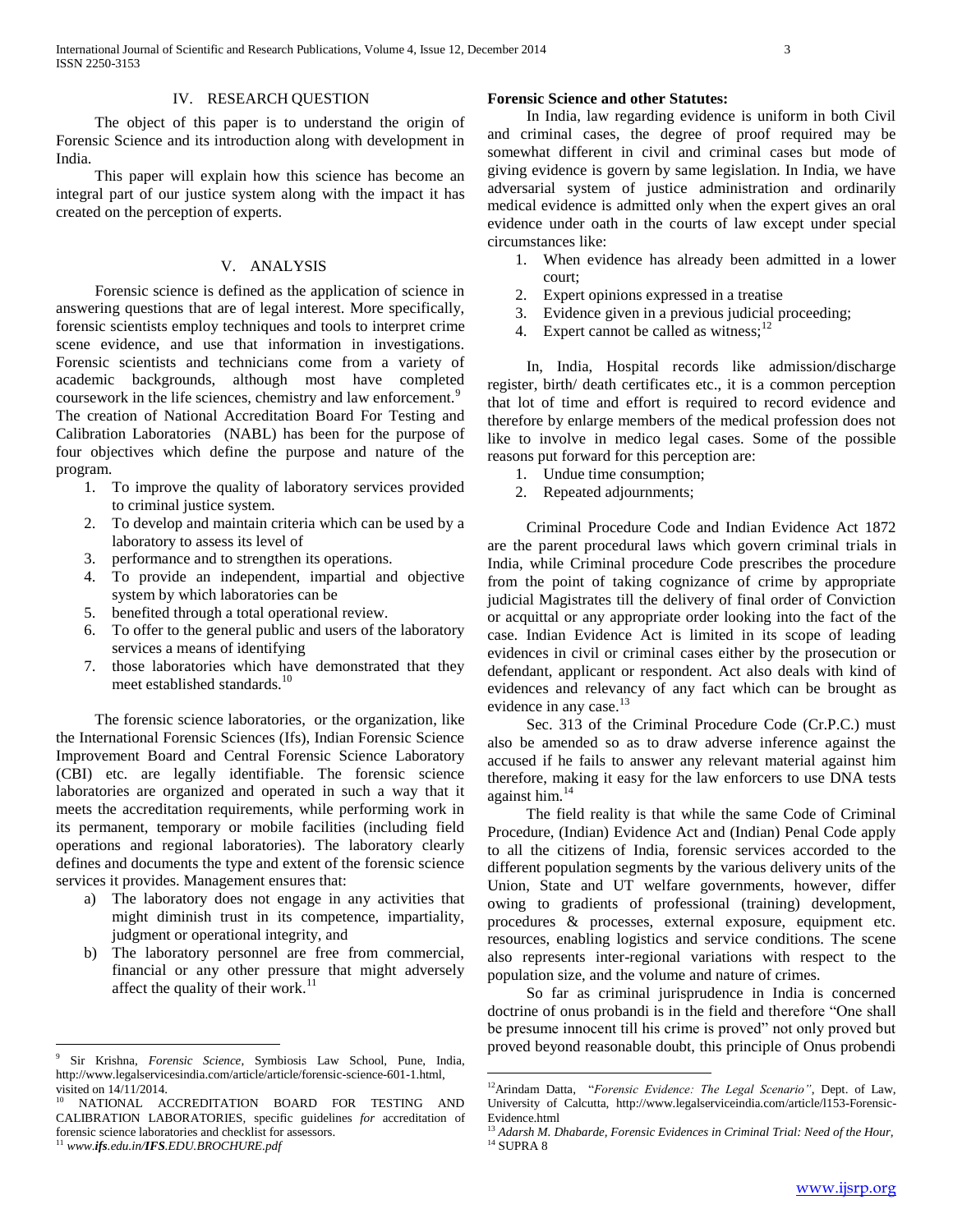is recognized under chapter of the Evidence Act which has restricted use of forensic science in criminal trials in India. It is very difficult to say anything beyond reasonable doubt so far as techniques of ascertaining fact with the help of forensic science is concerned. But with the passes of time modern techniques developed in the field of Forensic science are capable of ascertaining facts somewhat beyond reasonable doubt. In this background it is more appropriate to conduct a study in the recent Judgments of Supreme Court of India to see the change in the approach and attitude of Judiciary in appreciating forensic evidences in Criminal cases.

# **Forensic Science and Criminal Prosecution**

## *Scene of Occurrence*:

 A scene of occurrence can be defined as the meeting place of the persons involved in the crime. Traces are exchanged by the parties amongst themselves and with the scene, leaving odds and ends and mark of tools, wearing apparels, and means of transport, hands and feet.<sup>15</sup> Thus, the scene of occurrence provides a wealth of information which is useful to:

- $\triangleright$  Establish corpus delicti
- Provide link between the criminal, the victim and the scene of occurrence; and
- Evaluate the pattern of events.

 Except in the cases of forgery is less important due to limited utility, the scene is of great importance in almost all crimes.<sup>16</sup> Planning, care and diligence are required in the examination of the scene. The success or failure of the investigation in many cases depends entirely upon the proper handling of the scene. The scene of occurrence cannot be preserved forever and changes rapidly.<sup>17</sup>

 Some of the evidence gets lost soon after the occurrence; the other evidence disappears, gets contaminated or altered with further passage of time.<sup>18</sup> The opportunity to examine the scene is available only once. If the same is not fully exploited the wealth of information is lost forever.

# *In Marachalil Chandra Tukaram Talekar* v. *State of Gujarat*. 19

 *It was argued with great vehemence in the High Court as well as in the court of sessions that there was trial of blood from the front door of the house of the vakil into the corridor rooms marked H and H-1 in the plan and that supported the defense theory that the deceased Kannan received the stab injuries not in or near the house in question but somewhere far away near the railway station. The High Court took the view that if Kannan had received the injuries somewhere outside the house it was impossible for him to have come into the room in view of the doctor's evidence. It was concluded on the material placed on* 

 $\overline{a}$ 

*the record that there could be no room for doubt that Kannan received the injuries in the room itself and not outside, and that he was carried out of the room while life was still lingering and therefore, there would be dripping of the blood from the body during the course of transit as the injuries were very serious and vital arteries had been cut.*

## *Fingerprints***:**

 The identification of criminals through fingerprints was the first important break-through in the scientific investigation of crime. As usual, the judiciary and the public took some time to believe in the utility of fingerprints as a scientific aid.<sup>20</sup> The same is now recognized throughout the world. The importance of fingerprints in criminal investigation is immense, because they are:

### Unique

 Ridge pattern of each finger has individuality. The patterns vary not only from one individual to another, but they are different in the same individual on each finger. Duplication of pattern has never been observed. Nor the same is expected. Permanent

 The fingerprints of an individual do not change throughout his life. In fact, the ridges appear before birth. They start appearing during third or fourth month of pregnancy. They remain even after the death of the individual ever till the epidermal skin is destroyed by fire, putrefaction or is eaten by insects or other creatures.

 In a murder case the body of the victim was partially burnt and buried. The same was discovered many days after the murder. The body was completely disfigured and could not be identified. The investigating officer got removed the remaining skin pieces from the tips of the fingers through a doctor. He sent them to fingerprint bureau along with the one authentic print of the deceased available on his will. The bureau confirmed the identity of the deceased. The digital skin pieces were recovered and sent to the finger print bureau. The fingerprints of the deceased tallied with the fingerprints of the convict, available in the records, the permanence of fingerprints permits identification of an individual even after many years, if his finger print record is available. Many criminals have been identified through this medium after years of absconding.

Universal

 All individuals and hence all criminals carry this medium of identification. The finger digits and surface of the hands carry the friction ridges. The fingers have more intricate patterns. They allow easier individualization and classification.

 A criminal uses his hands in the commission of crime. He leaves marks at the scene of occurrence or on the objects which come in contact in the commission of crime. There are fair chances of occurrence of finger prints, therefore in all types of crime.

### **Inimitable**

 $\overline{a}$ 

 Successful forgery of fingerprints has not been reported so far. Near perfect forgeries have been attempted. It is possible that the advancement of science may bring the forgery still closer to

<sup>15 &</sup>quot;Forensic Sciences and Criminology" by Wafi Aziz Safwi. Available at *www.legalservicesindia.com* as visited on November 13, 2014.

<sup>&</sup>lt;sup>16</sup> Forensic Science in Criminal Investigation & Trials, B. R. Sharma, Fourth Edition, Universal Law Publications.

<sup>17</sup> NIJ. Electronic Crime Scene Investigation: A Guide for First Responders (2001)

<sup>&</sup>lt;sup>18</sup> "History and development of forensic science in India" by RK Tewari, KV Ravikumar Bureau of Police Research & Development, Ministry of Home Affairs Government of India, New Delhi, India.

 $191980$  Cri. L.J.5 (Guj.)

<sup>&</sup>lt;sup>20</sup> "Forensic Science in Criminal Investigation", Dr. Jai Shanker Singh, Unique Law Publications.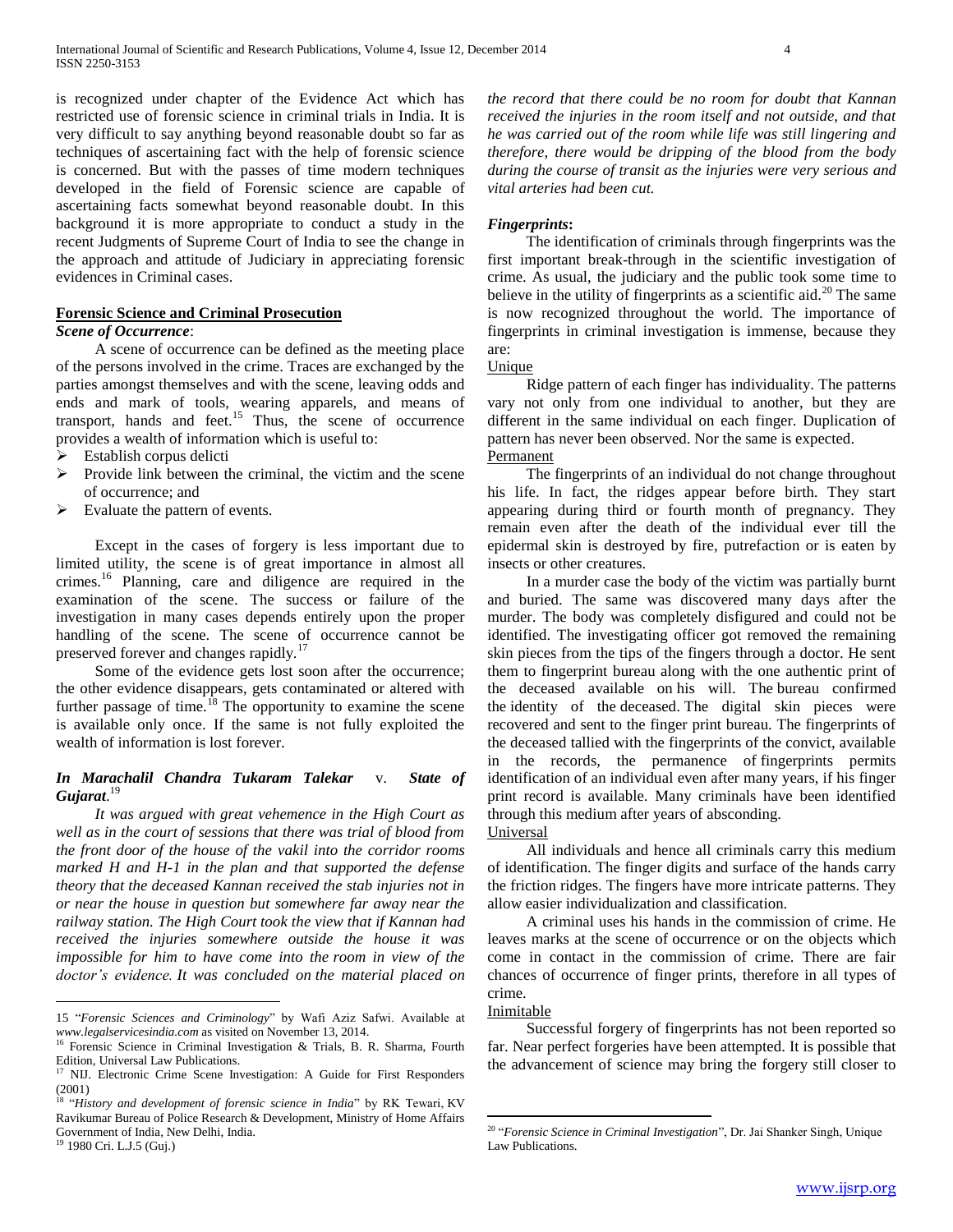perfection but complete success in the enterprise is extremely difficult, if not impossible.

 For all practical purposes it may be taken that it is not possible to forge a fingerprint. This is important because no person can deny his or her fingerprints. The identification through fingerprints is certain and infallible.

# *In Bazari Hajam* v. *King Emperor* <sup>21</sup>

 The question arose whether it will be safe to act on the uncorroborated testimony of the fingerprints and declare the guilt of the accused.

# On this point Bucknill, J., observed thus:

 ―*I think that apart from the fact that I should be rather sorry without any corroborative circumstances to convict a person of a serious crime solely and entirely upon similarity of thumb marks or finger prints, the very fact of the taking of a thumb-impression from an accused person for the purpose of possible manufacture of the evidence by which he could be incriminated is in itself sufficient to warrant one in setting aside the conviction upon the understanding and upon the assumption that such was not really a fair trial."*

 The above view was disapproved of by Schwabe, *C.J. in Public Prosecutor* v. *Kandasami Thevan<sup>22</sup>* although the point did not directly arise in the case as there were thumb-impressions of the accused in evidence other than that taken by the judge in court for comparison with the thumb-impressions in the document alleged to have been forged.

## *Track Marks*:

 The culprit approaches, stays and then leaves the scene of occurrence. He leaves track marks on and around the place in the form of prints and impressions (collectively called "marks") of feet, shoes, tyres, hoofs and the like. The evidence often connects the criminal with the crime conclusively. It should, therefore be properly understood, collected, evaluated and presented in the courts. The track marks establish not only the presence of the culprit at the scene of crime but also give the number of participants. The evidence is helpful in tracking down the criminals to their houses or hide-outs, especially in India where most of the people live in rural areas. The roads in the country side are not metal led. Besides, the criminal, ordinarily, follows untraded routes; fields, garden and stream beds. He leaves track marks on routes used before and after the commission of the crime. The nature of the vehicle used in the commission of crime whether it is a cycle, scooter, car, bus, truck, tractor, rickshaw, bullock cart or a buggie can be ascertained. It is sometimes possible to identify the individual vehicle also. In some cases animals are involved in crimes sometimes.<sup>23</sup> For example, a horse or a camel may be used for transport; a cow, a buffalo or a bullock may be stolen or a dog or a tamed wild best , like a snake or a tiger may be used to destroy or kill a human-being or a domestic animal. The type of the animal or the beast can be found out from the track marks. Foot Wear marks includes the marks of shoes, sandals, chappals, socks and the like. The footwear may be factory- made or hand made.

 $\overline{a}$ 

 Rejecting the contention that the study of footprints is not a science in *Din Muhammad* v. *Emperor*, <sup>24</sup> the court of the Judicial Commissioner at Nagpur (H.J. Stanyon and H.F. Halifax, A.J. Cs ) as far back as in1914 held:

 ―*The knowledge of footprints has similarly been systematized and pursued by trackers , mainly uncivilized and ignorant people an all other respects, all over the world. The matter is therefore undoubtedly a science and the opinion of a person especially skilled in it is a relevant fact, under Sec- 45 of*  the Evidence Act".

### Necessity of application of Forensic Science

 In criminal investigation, use of forensic science is the need of the modern times. In India, the investigation of crime and prosecution of persons having committed the crime are not up to the mark. Even in heinous crimes large number of criminals could not be prosecuted and a few percentage of trials end in acquittal as a result of which number of criminals and crimes are increasing day- to- day. These frequent acquittals are mainly due to obsolete techniques of investigation which leave many loopholes. Thus, for effective investigation scientific ways of investigation is not necessary. The "*third degree*" methods used by the investigating agencies in British period are not accepted by the new generation of Criminal Investigating Agencies, judges and public at large.<sup>25</sup> "Third degree" methods for making confession have not completely vanished but their misuse has increased and to control over this issue, the Human Rights Commissions has been established in India and all over the world. Hence, modern scientific methods for investigation of crimes and connecting the criminals with the overt acts are very much necessary in order to make effective the Criminal Justice System.<sup>26</sup>

## **Cases Solved using Forensic Science** *Vasu* **v***. Santha* **1975 (Kerala)<sup>27</sup>**

 In the above cases the court has laid down certain guidelines regarding DNA tests and their admissibility to prove parentage.

- (1) That courts in India cannot order blood test as a matter of course;
- (2) Wherever applications are made for such prayers in order to have roving inquiry, the Forensic evidences in Criminal Trial: Need of the Hour prayer for blood test cannot be entertained
- (3) There must be a strong prima facie case in that the husband must establish non-access in order to dispel the presumption arising under Section 112 of the Evidence Act.
- (4) The court must carefully examine as to what would be the consequence of ordering the blood test; whether it will have the effect of

 $\overline{a}$ 

<sup>21</sup> AIR 1922 Pat.73:23 Cr. L.J 638

<sup>22</sup> AIR 1927 Mad. 696:27 Cr. L. J 1251

<sup>&</sup>lt;sup>23</sup> Saferstein, R. Forensic Science Handbook, Volumes I, II, III. Englewood Cliffs, N.J.: Prentice-Hall, 1982/1988/1993.

<sup>&</sup>lt;sup>24</sup> Central Provinces Police Gazette dated 27th May, 1914 pp. 125-130

<sup>&</sup>lt;sup>25</sup> "Victims and Criminal Justice System in India: Need for a Paradigm Shift in *the Justice System*" Available atwww.doiserbia.nb.rs as visited on November 13, 2014.

<sup>&</sup>lt;sup>26</sup> Crime Scene and Evidence Collection Handbook. Washington, D.C.: Bureau of Alcohol, Tobacco and Firearms, 1999

<sup>27</sup> AIR [1986] M.P. 57,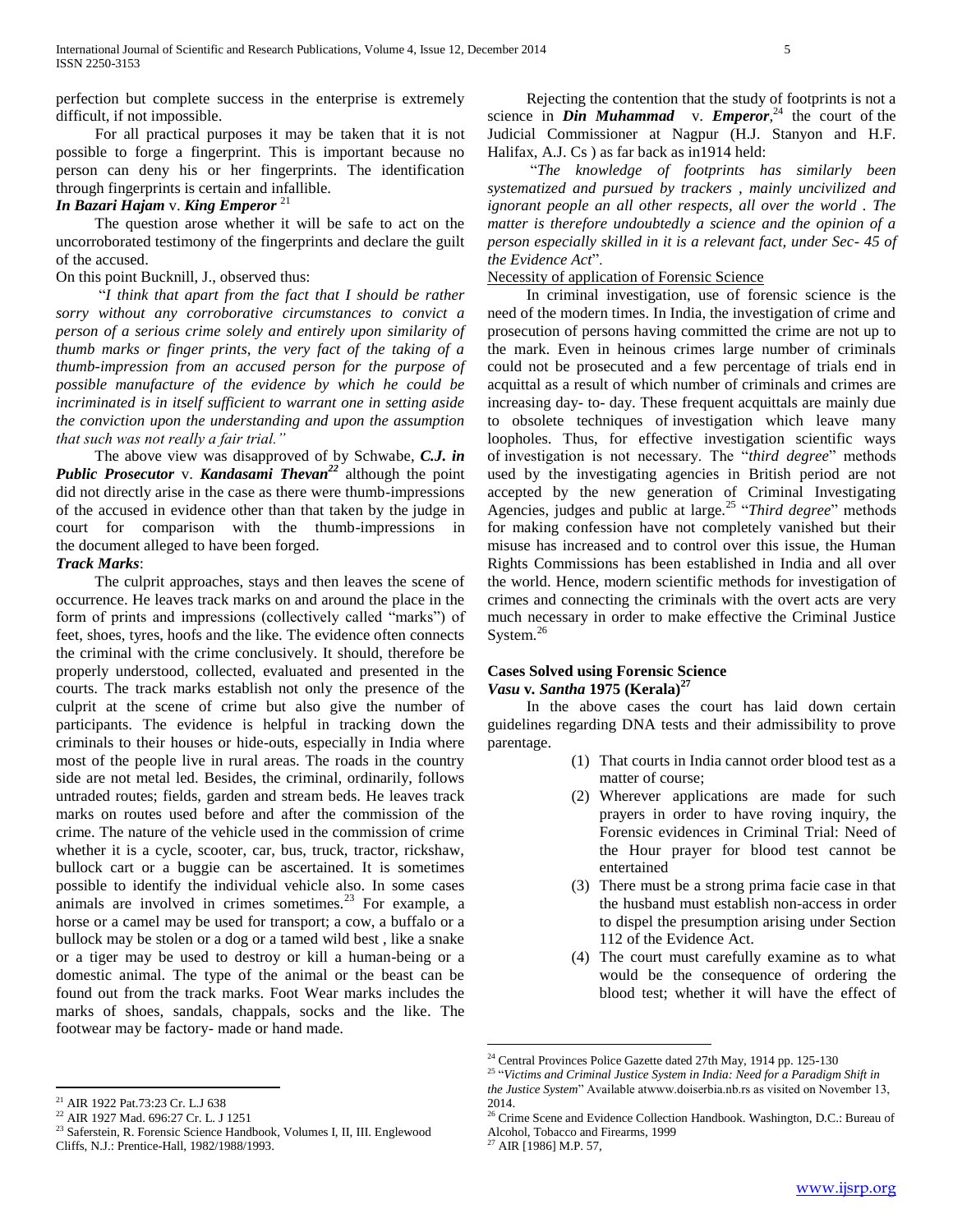branding a child as a bastard and the mother as an unchaste woman.

(5) No one can be compelled to give sample of blood for analysis. Further the court said Blood-grouping test is a useful test to determine the question of disputed paternity. It can be relied upon by courts as a circumstantial evidence, which ultimately excludes a certain individual as a father of the child. However, it requires to be carefully noted no person can be compelled to give sample of blood for analysis against his/her will and no adverse inference can be drawn against him/her for this refusal.

# **Tandoor Murder Case (1995) Delhi<sup>28</sup>**

 This was the first criminal case in India solved by the help of forensics. In this case Shusil Sharma murdered his wife at home by firing three bullets in to his wife Naina Sahni's body. He killed his wife believing that she had her love affair with her classmate and fellow congress worker Matloob Karim. After murdering his wife Sharma took her body in his car to the Bagiya restaurant, where he and restaurant manager Keshav Kumar attempted to burn her in a *tandoor* there. Police recovered Sharma's revolver and blood-stained clothes and sent them to Lodhi Road forensic laboratory. They also took blood sample of Sahni's parents, Harbhajan Singh and Jaswant Kaur and sent them to Hyderabad for a DNA test. According to the lab report, "Blood sample preserved by the doctor while conducting the post mortem and the blood stains on two leads recovered from the skull and the neck of the body of deceased Naina are of 'B' blood group." Confirming that the body was that of Sahni, the DNA report said, "The tests prove beyond any reasonable doubt that the charred body is that of Naina Sahni who is the biological offspring of Mr. Harbhajan Singh and Jaswant Kaur." And finally Mr. Shusil Sharma was found guilty with the help of forensic evidences.

# VI. CHANGES REQUIRED

 Lack of work culture in the courts Hardly, any scientific data is available to support or refute this perception in relation to medical evidence. Therefore, it was planned to undertake a pilot study to analyze the quantum of time and effort put in by medical experts to get the evidence recorded in criminal courts and other issues related to it.

 The influence of forensic science in India has been to such an extent that the Malimath Committee in its report asked a few section of the Criminal Procedure Code to be amended in order to accommodate the principles of Forensic Science like:

 A specific law should be enacted giving guidelines to the police setting uniform standards for obtaining genetic information and creating adequate safeguards to prevent misuse of the same.

 A national DNA database should be created which will be immensely helpful in the fight against terrorism. More wellequipped laboratories should be established to handle DNA samples and evidence. Efforts should be taken to create more awareness among general public, Prosecutors, judges and police machinery.

 The work in Forensic Science Laboratories being interdisciplinary in nature, there is a need to develop and supplement the "General Criteria for Laboratory Accreditation" for the purpose of accrediting Forensic Science Laboratories. The document "Specific Criteria for Accreditation of Forensic Science Laboratories" has been evolved by a Technical Committee specifically constituted for the purpose. It supplements the document "General Requirements for the Competence of Testing and Calibration Laboratories" and provides specific guidance on the accreditation of Forensic Science Laboratories for assessors as well as the laboratories who are preparing for accreditation.

# **Suggestions by Malimath Committee:**

- 1. More well-equipped laboratories should be established to handle DNA samples and evidence.
- 2. A specific law should be enacted giving guidelines to the police setting uniform standards for obtaining genetic information and creating adequate safeguards to prevent misuse of the same.
- 3. A national DNA database should be created which will be immensely helpful in the fight against terrorism.
- 4. Sec. 313 of the CR.P.C must also be amended so as to draw adverse inference against the accused if he fails to answer any relevant material against him therefore, making it easy for the law enforcers to use DNA tests against him.

# VII. CONCLUSION

 There is a unanimity that medical and forensic evidence plays a crucial role in helping the courts of law to arrive at logical conclusions. Therefore, the expert medical professionals should be encouraged to undertake medico legal work and simultaneously the atmosphere in courts should be congenial to the medical witness. This attains utmost importance looking at the outcome of the case, since if good experts avoid court attendance, less objective professional will fill the gap, ultimately affecting the justice. The need to involve more and more professionals in expert testimony has been felt by different organizations. Though many plans have been brought before the ministry of Home Affairs which includes formation of Forensic Council where not only the Evidence Act but the Information Technology Act and The Code of Criminal Procedure will become complementary to the Science.

# **Cases:**

- [1] Sushil Sharma v. The State (Delhi Administration)1996 CriLJ 3944
- [2] Vasu v. Santha AIR [1986] M.P. 57,
- [3] *Marachalil Chandra Tukaram Talekar* v. *State of Gujarat,* 1980 Cri. L.J.5 (Guj.)

**REFERENCES** 

- [4] *Bazari Hajam* v. *King Emperor,* AIR 1922 Pat.73:23 Cr. L.J 638
- [5] *C.J. in Public Prosecutor* v. *Kandasami Thevan,* AIR 1927 Mad. 696:27 Cr. L. J 1251

 $\overline{a}$ <sup>28</sup> 1996 CriLJ 3944